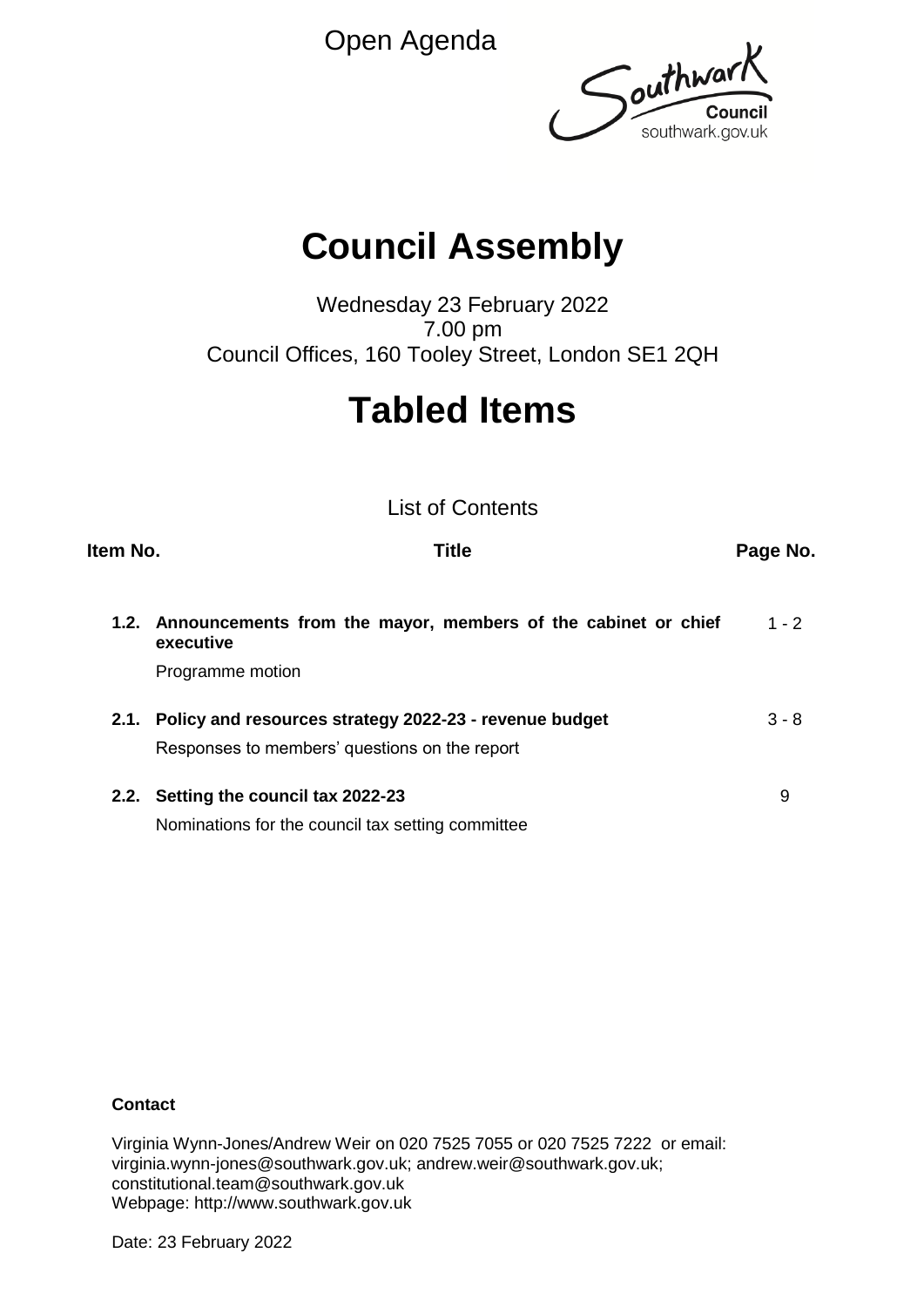# Agenda Item 1.2

# SOUTHWARK COUNCIL

# **COUNCIL ASSEMBLY**

# **(COUNCIL TAX SETTING MEETING)**

## **WEDNESDAY 23 FEBRUARY 2022**

#### **PROGRAMME MOTION**

That the meeting be conducted as follows:

| <b>Time</b> | <b>Business</b>                                                                                                                                                                                                                                                                                                                                                                                                                                                                      |  |  |  |  |
|-------------|--------------------------------------------------------------------------------------------------------------------------------------------------------------------------------------------------------------------------------------------------------------------------------------------------------------------------------------------------------------------------------------------------------------------------------------------------------------------------------------|--|--|--|--|
| $7.00pm -$  | 1. Preliminary business and announcements                                                                                                                                                                                                                                                                                                                                                                                                                                            |  |  |  |  |
| 7.20pm      |                                                                                                                                                                                                                                                                                                                                                                                                                                                                                      |  |  |  |  |
| $7.20pm -$  | Item 2.1. Policy and Resources Strategy 2022-23 - Revenue Budget                                                                                                                                                                                                                                                                                                                                                                                                                     |  |  |  |  |
| 10.00pm     | Consideration of this item is not time limited but the meeting is subject to<br>1.<br>the guillotine.                                                                                                                                                                                                                                                                                                                                                                                |  |  |  |  |
|             | 2.<br>Debate to include:<br>Eight questions on the report<br>Councillor Rebecca Lury to present recommendations (10 minutes)<br>Councillor Whitehead to reply on behalf of opposition (5 minutes)<br>Three amendments to be moved and seconded<br>Report and amendments to be debated as a single debate (all<br>speakers 3 minutes each)<br>Reply to the debate from Councillor Rebecca Lury (3 minutes)<br>Separate vote on each amendment<br>Recorded vote on substantive motion. |  |  |  |  |
|             | Members can only speak once, except for Councillor Rebecca Lury, who will<br>reply to the single debate.<br>This report has a legal requirement to take a recorded vote on the substantive<br>motion.                                                                                                                                                                                                                                                                                |  |  |  |  |
|             |                                                                                                                                                                                                                                                                                                                                                                                                                                                                                      |  |  |  |  |
|             | Item 2.2. Setting the Council Tax 2022-23                                                                                                                                                                                                                                                                                                                                                                                                                                            |  |  |  |  |
|             | This report has a legal requirement to take a recorded vote on the substantive<br>motion.                                                                                                                                                                                                                                                                                                                                                                                            |  |  |  |  |
|             | Item 2.3. Capital Strategy and Treasury Management Strategy 2022-23                                                                                                                                                                                                                                                                                                                                                                                                                  |  |  |  |  |
|             | To be considered as normal.                                                                                                                                                                                                                                                                                                                                                                                                                                                          |  |  |  |  |
|             | Item 2.4. Adoption of the Southwark Plan                                                                                                                                                                                                                                                                                                                                                                                                                                             |  |  |  |  |
|             | To be considered as normal.                                                                                                                                                                                                                                                                                                                                                                                                                                                          |  |  |  |  |
|             | Item 2.5. Appointment of the Local Auditor                                                                                                                                                                                                                                                                                                                                                                                                                                           |  |  |  |  |
|             | To be considered as normal.                                                                                                                                                                                                                                                                                                                                                                                                                                                          |  |  |  |  |

# **Item 2 Reports for decision**

Each report to have a single debate, subject to the guillotine.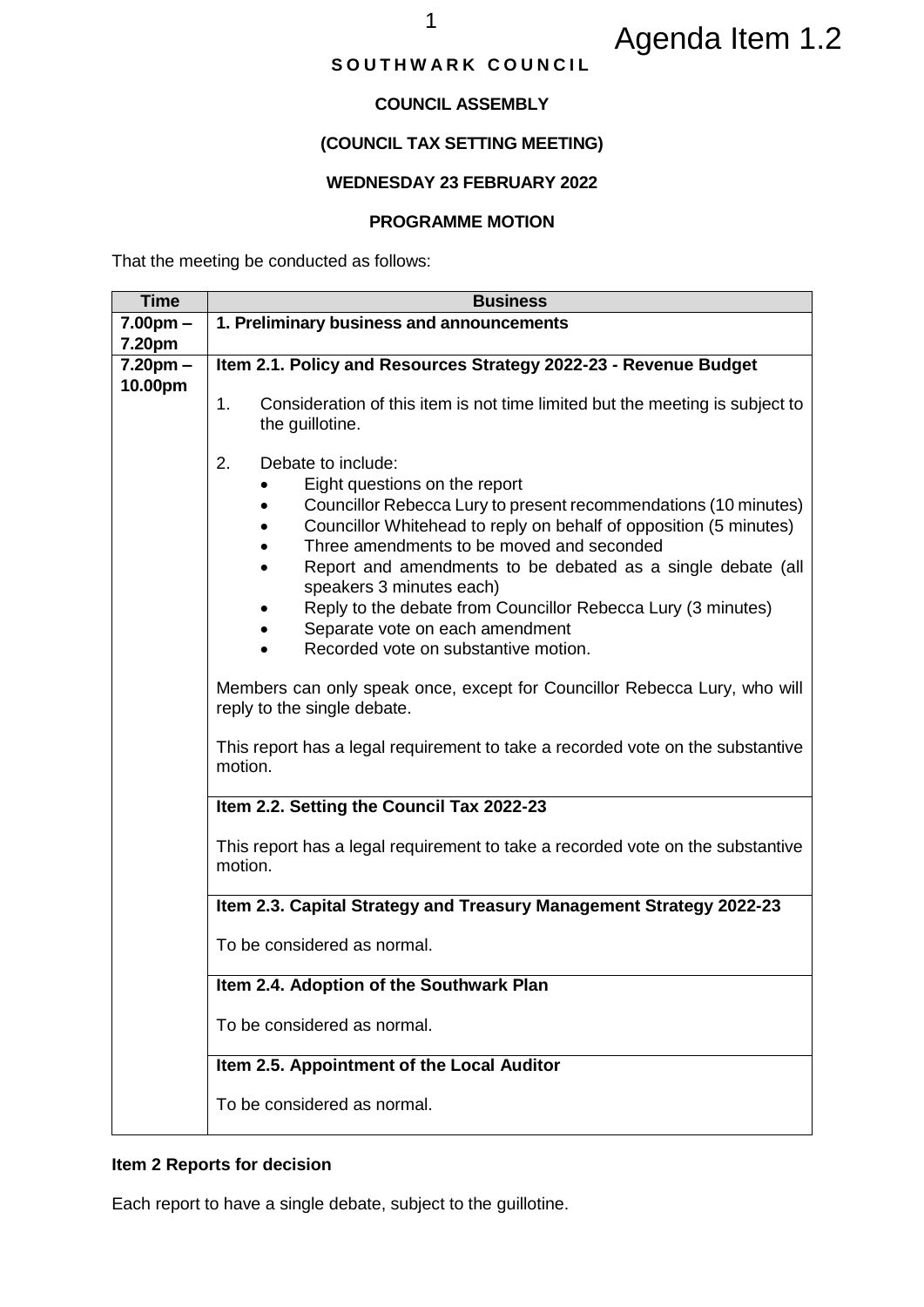# **Item 2.1 Policy and Resources Strategy 2022-23 - Revenue Budget**

Amendment B: To vary the mover and seconder of Amendment B to:

**Mover:** Councillor Victor Chamberlain **Seconder:** Councillor Maria Linforth-Hall

# **Item 2.2 Setting the Council Tax 2022-23**

Council assembly to agree a minor amendment to the council tax figures as set out below:

|                                                                                 |            | 2                                                                                 |                   |
|---------------------------------------------------------------------------------|------------|-----------------------------------------------------------------------------------|-------------------|
|                                                                                 |            | 1.1 Policy and Resources Strategy 2022-23 - Revenue Budget.                       |                   |
|                                                                                 |            | dment B: To vary the mover and seconder of Amendment B to:                        |                   |
| r: Councillor Victor Chamberlain<br><b>nder: Councillor Maria Linforth-Hall</b> |            |                                                                                   |                   |
| 2.2 Setting the Council Tax 2022-23                                             |            | il assembly to agree a minor amendment to the council tax figures as set out belo |                   |
| 2022-23 council<br>tax band F                                                   | (excl ASC) | Southwark Southwark (inc ASC)                                                     | Council tax total |
| <b>Previous value</b>                                                           | 1,527.19   | 1,731.82                                                                          | 2,303.23          |
| Actual value                                                                    | 1,527.18   | 1,731.81                                                                          | 2,303.22          |
| Reference                                                                       |            | Appendix B Appendix A (3j), B, C Appendix A (5), C                                |                   |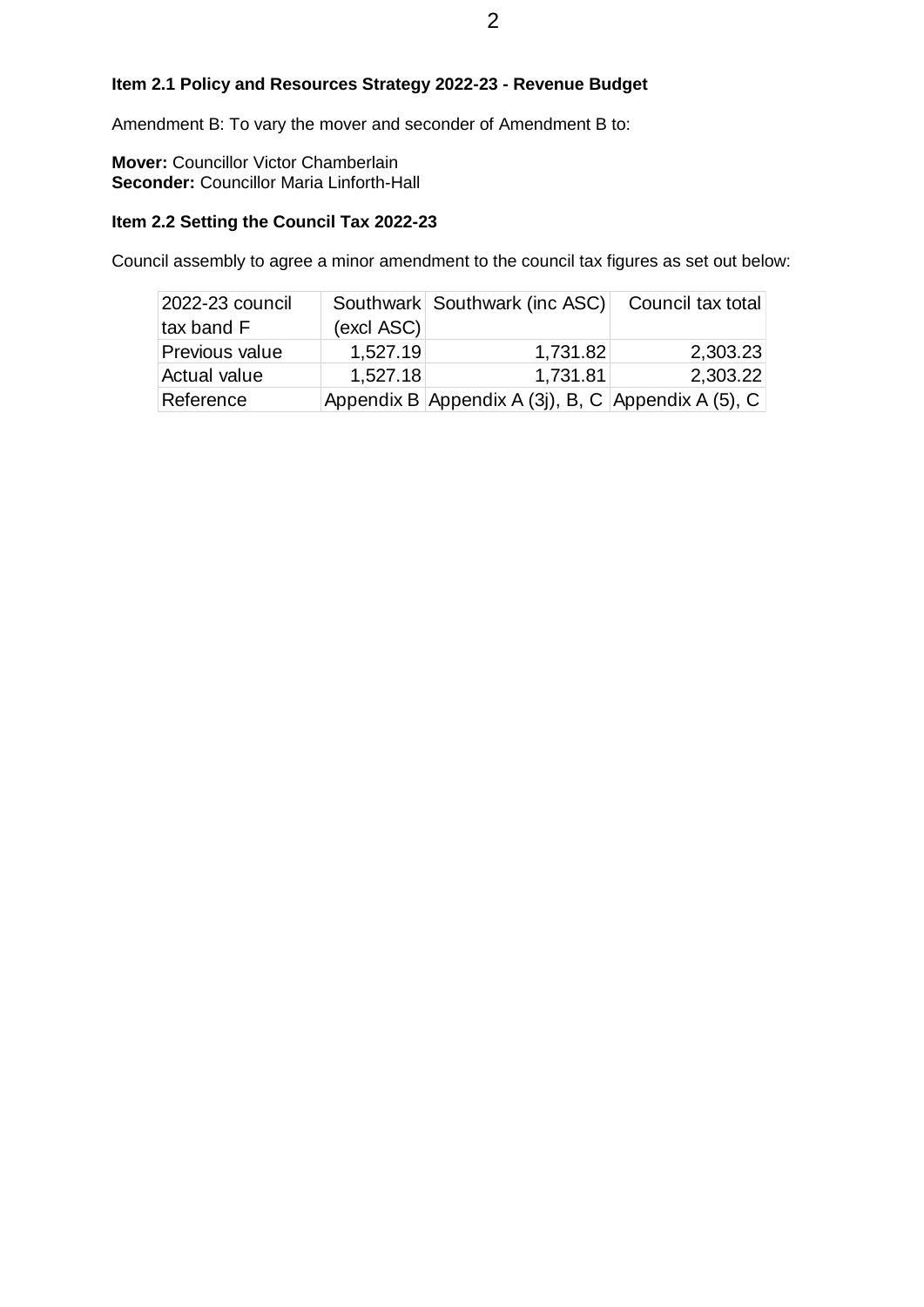# **COUNCIL ASSEMBLY**

# **(BUDGET AND COUNCIL TAX SETTING MEETING)**

# **23 FEBRUARY 2022**

### **QUESTIONS ON REPORTS**

#### **ITEM 2.1: POLICY AND RESOURCES STRATEGY 2022-23: REVENUE BUDGET**

# **1. QUESTION TO THE CABINET MEMBER FOR FINANCE, PERFORMANCE AND DEMOCRACY FROM COUNCILLOR GAVIN EDWARDS**

The budget includes £4m contingency funding for temporary accommodation costs to cover increased pressure on the service. What is the council's long term plan for dealing with the increased demand for temporary accommodation?

# **RESPONSE**

Over 3,400 households are in need of temporary accommodation – people are being let down by high costs and low quality in the private rented sector and by ongoing government cuts to benefits that would enable residents to make ends meet. There is a real human cost to London's housing crisis and we need to keep investing to keep people off the streets.

The service has been significantly affected by the demands on the service generated by the impacts of covid, both from an 'everyone in' perspective and the type and availability of property. The longer term plan to address the financial pressures in this area are centred around a process which will be delivered via a budget recovery board.

The board is chaired by the strategic director of finance and governance; the board members are the strategic director of housing and modernisation, director of resident services, and finance director, and is also attended by head of housing solutions, head of litigation, senior finance manager, RSM (RSM) risk assurance service risk advisory manager, RSM senior consultant, and BDO senior manager (public sector internal auditor).

The cabinet member for council homes and homelessness is kept up to date on the progress of the board and meets fortnightly with the strategic directors of finance, and housing and modernisation to discuss key issues and actions arising.

This is a task and finish board whose terms of reference are to review the landscape in which the service works both operationally and financially and to review the national and local policy framework in which this service operates.

Amongst a raft of workstreams underway, the budget recovery board is looking at our procurement of temporary accommodation, implication of no recourse to public funds (NRPF) cohort, issues related to rough sleeping, the numbers of single households in temporary accommodation, income and its collection.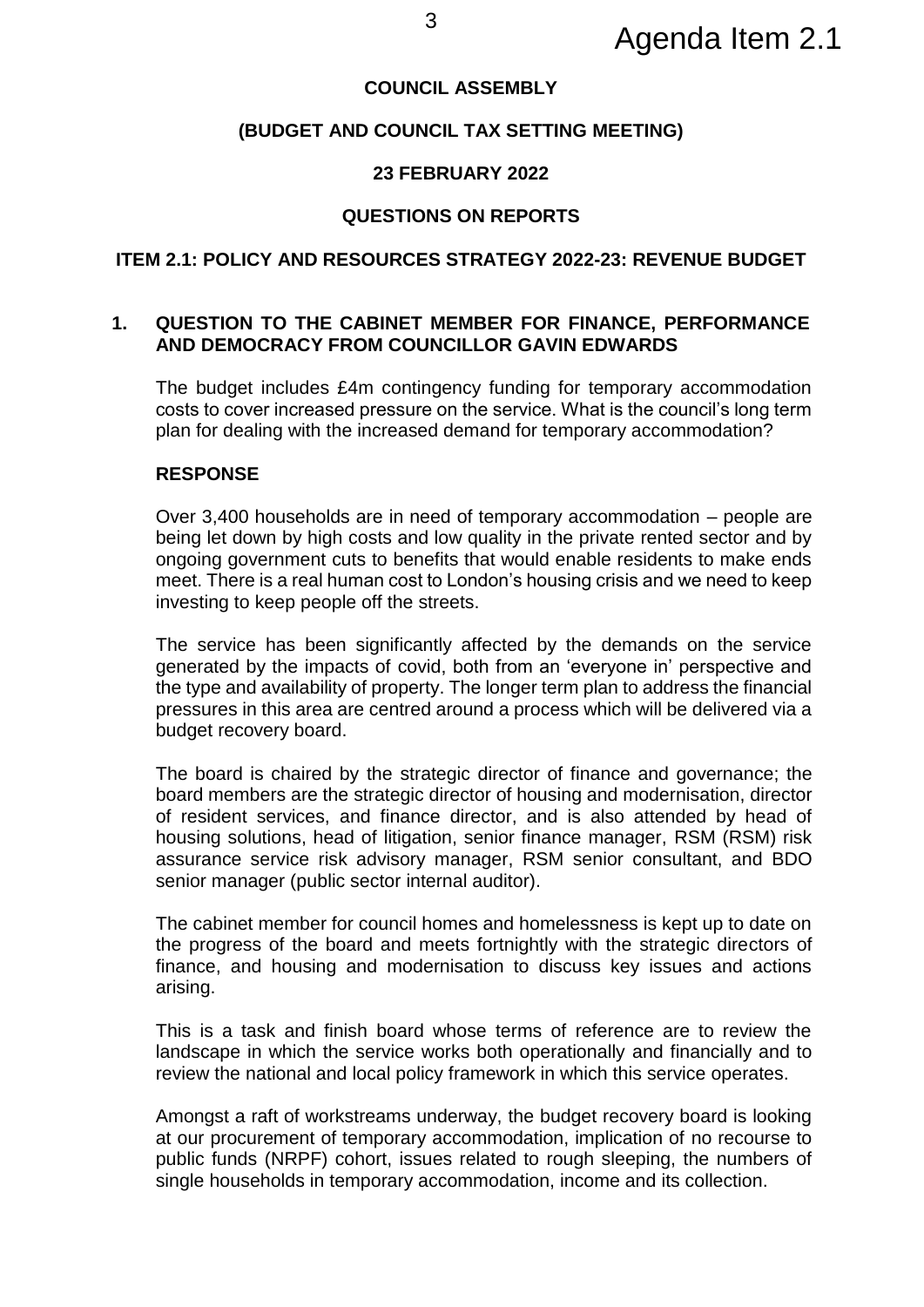There has been a broadly stable financial position over the last financial year, albeit still over spent as per the requirement for the extra funding.

The recently adopted temporary accommodation policy has started to be implemented, this allows the council to place residents outside the borough, and allows us to manage our duty to those in temporary accommodation.

The expectation is that the board will remain in place for about a year.

# **2. QUESTION TO THE CABINET MEMBER FOR FINANCE, PERFORMANCE AND DEMOCRACY FROM COUNCILLOR ELEANOR KERSLAKE**

How will the additional funding for libraries be spent?

# **RESPONSE**

We have continued our investment in libraries to ensure that libraries remain at the heart of our communities. The additional resources will keep all the borough's libraries open, accessible and providing a good quality service.

The additional £425,000 library revenue funding will be spent in a number of areas including, but not limited to:

- Ensuring that the borough's libraries can continue to enjoy the same operating model and hours of operation;
- Funding the new Una Marson library, on the Aylesbury estate, which is due to open in 2022.
- Enabling the continuation of the Kingswood 'Order and Collect' library service, running out of Seeley Drive.

# **3. QUESTION TO THE CABINET MEMBER FOR FINANCE, PERFORMANCE AND DEMOCRACY FROM COUNCILLOR RENATA HAMVAS**

How will the anticipated income from the private rented sector licensing scheme be used to bring up the standard of living in the borough?

# **RESPONSE**

As a council, we are committed to improving private rented homes by driving up the standard of living in the borough and the private rented licensing scheme is just one of the ways we will achieve this.

The income will be used to:

- validate safety certification submitted to confirm properties are safe to occupy
- ensure that the landlord has satisfactory funding and management arrangements in place to ensure the wellbeing of residents and that property standards are maintained
- inspect properties to confirm they meet licensing criteria and set conditions, i.e. adequate amenities for number of persons, property meets the minimum energy efficient standards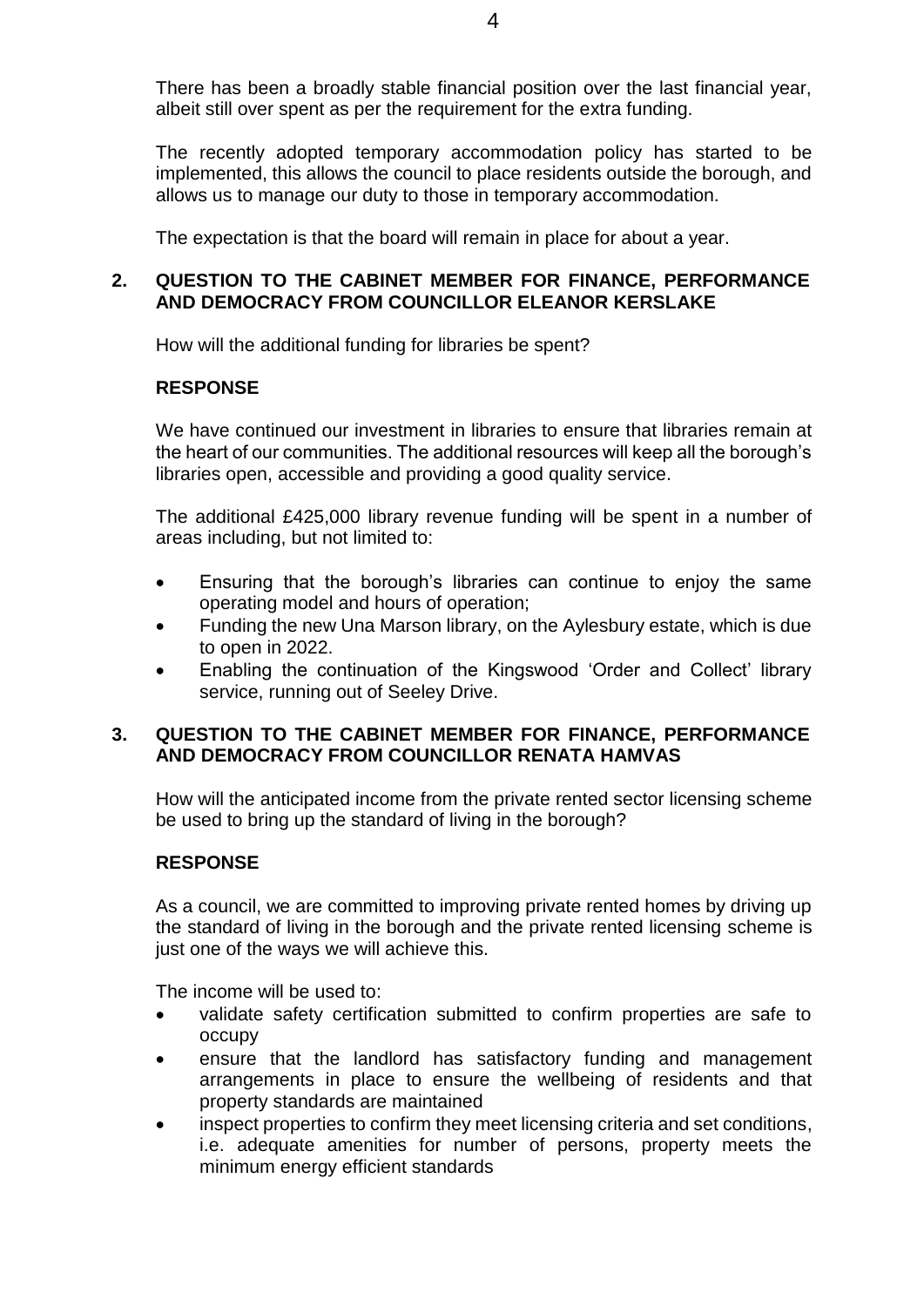- inspect properties to confirm they meet standards under the Housing Act 2004, particularly in relation to fire safety
- undertake targeting interventions in Southwark to bring properties up to the required standards
- ensure we have a robust database of licensed properties and landlords operating in the Borough – this will assist with data sharing, i.e. the GLA Rogue Landlord database.

# **4. QUESTION TO THE CABINET MEMBER FOR FINANCE, PERFORMANCE AND DEMOCRACY FROM COUNCILLOR SUNNY LAMBE**

How much funding will the council receive from government to cover the Energy Bill Rebate and what impact will this have on supporting Southwark households with the rising cost of living?

# **RESPONSE**

The details of Government funding are still to be confirmed but the Council expects to receive about £17m and to provide support to more than 110,000 households living in properties in Council Tax Bands A to D.

Any help for residents to pay increased bills is welcome, but to put this into perspective the impact of successive increases to the statutory energy price cap means that from April 2022, Southwark residents face an increase in their energy bills of more than £800 per year compared with April 2021 – with more than threequarters of that increase taking effect from April this year. Other costs are rising too and inflation is forecast to reach 8% by the spring.

The £150 rebate support falls far short of what is needed – especially among the borough's lowest-income and most vulnerable households. The Council was able to provide support with energy costs for low-income households through the Southwark Energy Support Fund this winter, via the Government's Household Support grant. The Government says it has no plans to renew the Household Support grant when it expires at the end of March.

We will continue to put pressure on Government to ensure there are sustainable and long-term measures in place that will tackle the rise of energy bills and the cost of living, particularly for our most vulnerable residents in the borough.

# **5. QUESTION TO THE CABINET MEMBER FOR FINANCE, PERFORMANCE AND DEMOCRACY FROM COUNCILLOR VICTOR CHAMBERLAIN**

What targets has the council set for using the £25m climate emergency money in the capital programme budget? How is the council mitigating the fact that inflation is depreciating the value of this £25m as each day passes?

# **RESPONSE**

The climate emergency is the challenge of our generation and Southwark Council is committed to leading the way in meeting this test. We have already committed to spending over £100 million, investing into projects that will get us to net zero by 2030.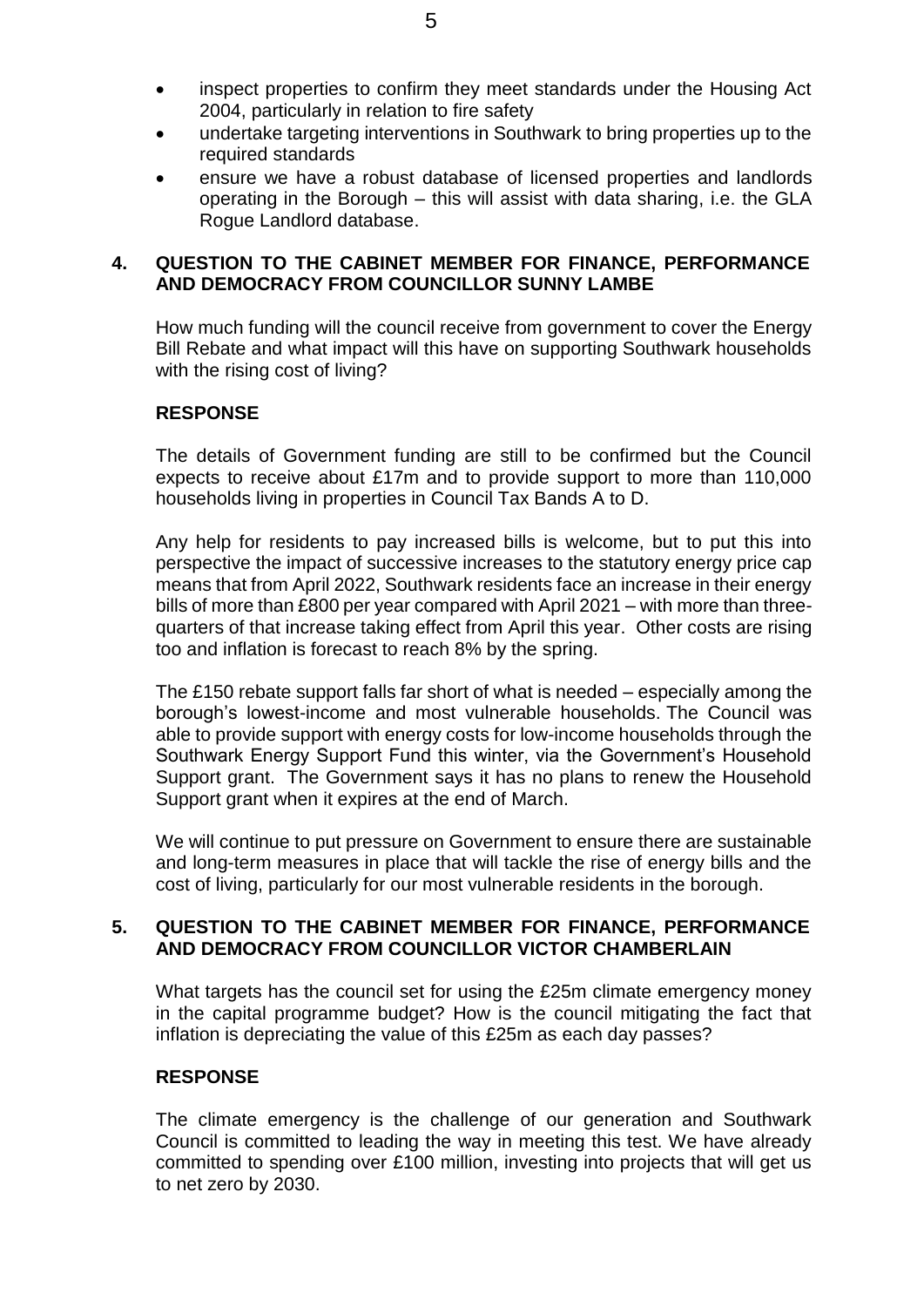The £25m referred to is only one part of the budget that is being used to tackle the climate emergency. Around half of this money is now allocated and will be spent as the projects that are set out in the council's climate action plan. The council will publish its annual progress report in July 2022.

The July update will reflect the recommendations of the citizens' jury, and further work that is being carried out to improve the actions and targets in the plan. By not allocating all money now, we are ensuring that we have resources available to meet any new priorities which come from the plan refresh and citizens' jury recommendations.

Inflation applies to all earmarked funds that the council holds. We do adjust earmarked funds to account for inflation, but will keep funds under review and can increase the size of funds should it be necessary.

# **6. QUESTION TO THE CABINET MEMBER FOR FINANCE, PERFORMANCE AND DEMOCRACY FROM COUNCILLOR WILLIAM HOUNGBO**

What alternative services do service users have if lines 309, 310, 311 and 312 in the policy and resources strategy (PRS) appendix D cease to operate? How will this increase costs elsewhere, such as in statutory services?

# **RESPONSE**

These services are important and valued. Our recent cabinet report made it clear that we were seeking alternative sources of funding to avoid any cuts to our education services. This includes those services for children with special educational needs and children with autism. We will not allow a scenario where these services are unfunded. If, for any reason, alternative funding is not secured these services will continue, as they are underwritten.

Our absolute priority is to protect our more vulnerable residents and frontline services from funding cuts. This is getting harder each year.

The need for these services arises from early diagnosis of autism locally in the NHS, and the council is committed to working with the NHS to help and support families well and ensuring they get the support, advice and care that they need. There will be no changes to these important services, which I know will be welcome news for local families.

# **7. QUESTION TO THE CABINET MEMBER FOR FINANCE, PERFORMANCE AND DEMOCRACY FROM COUNCILLOR HAMISH MCCALLUM**

How much has the council invested into housing repairs between 2010 and 2021? How many housing repair requests has it received from tenants, by year, between 2010 and 2021? How many mould and damp repair requests has it received from tenants, by year, between 2010 and 2021?

# **RESPONSE**

Expenditure on housing repairs between 2010 and 2021 was circa £334,000,000.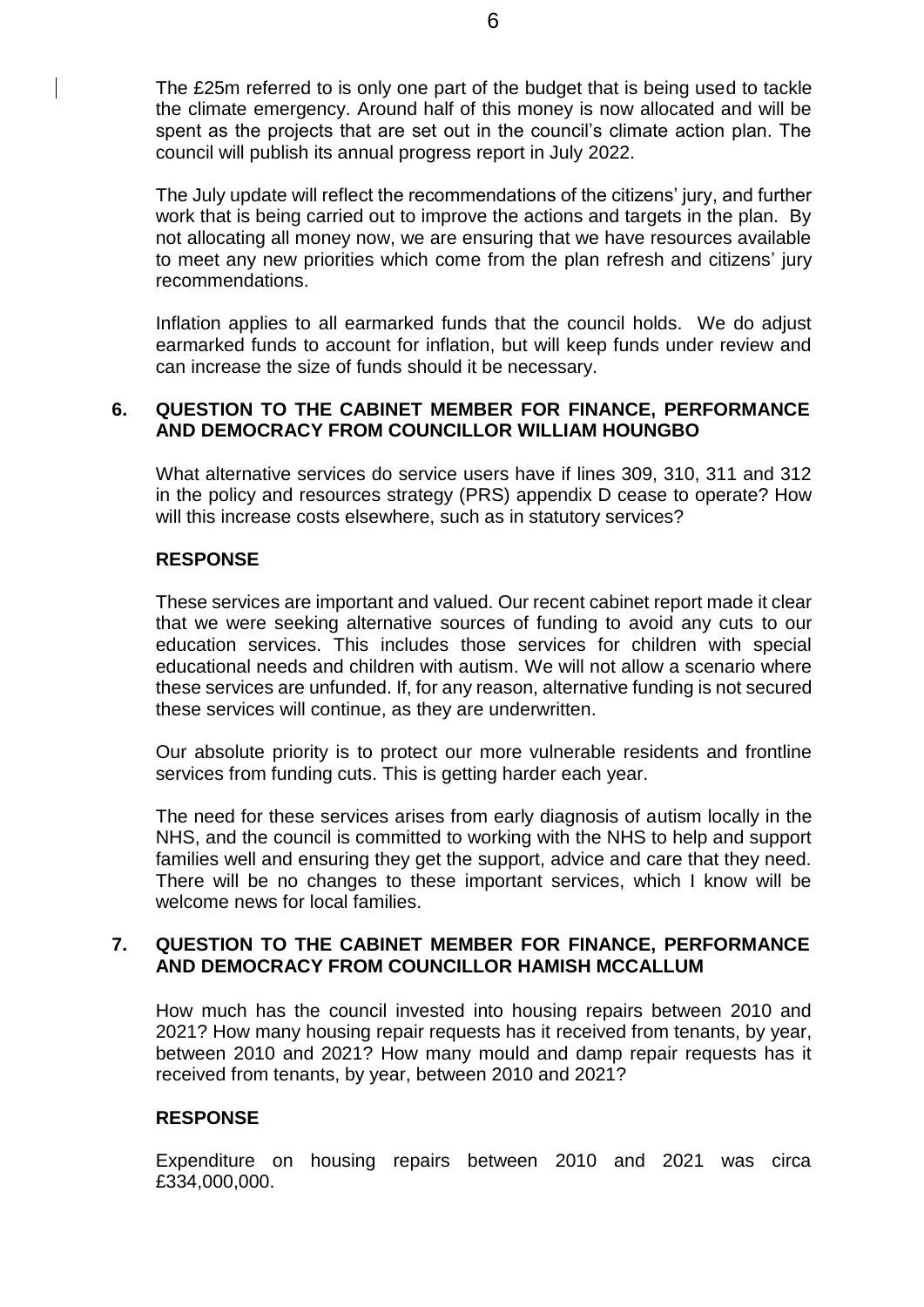We take reports of mould and damp very seriously, and know the impact in can have on the wellbeing of our residents if not handled quickly. As the below requested data shows, damp and mould is reported in a very small percentage of our overall 55,000 property housing stock.

When Labour came to run the council in 2010, over 18,000 homes were in a state of disrepair and we worked hard to turn this around. By 2019 more than 98% of council homes had reached the Decent Homes Standard. Over the next four years we will invest over £400 million in our repairs and major works programme to keep our homes to the highest possible standard.

The below information is for repairs including heating and hot water to properties managed by the council, funded by the housing revenue account (HRA). These figures include works orders raised by staff following inspections as well as requests made by tenants, so will also include some planned maintenance e.g. gas safety checks.

Number of repair requests raised per financial year (1 April – 31 March) is as follows:

2010-11 – 219,958 2011-12 – 223,916 2012-13 – 193,637 2013-14 – 172,926 2014-15 – 153,139 2015-16 – 148,381 2016-17 – 142,632 2017-18 – 146,642 2018-19 – 176,019 2019-20 – 176,885 2020-21 – 162,112 2021-22 – 150,522 (to date)

The number of tenants making a report of damp via the contact centre is as follows:

2010-11 – no data, recording started in 2011 2011-12 – 1,222 2012-13 – 1,393 2013-14 – 1,870 2014-15 – 2,285  $2015 - 16 - 1,901$ 2016-17 – 1,781  $2017 - 18 - 1,486$ 2018-19 – 1,521  $2019 - 20 - 1,597$ 2020-21 – 941 2021-22 – 1,294 (to date)

# **8. QUESTION TO THE CABINET MEMBER FOR FINANCE, PERFORMANCE AND DEMOCRACY FROM COUNCILLOR GRAHAM NEALE**

What funding has been earmarked to pay for any policies suggested by the citizens' jury?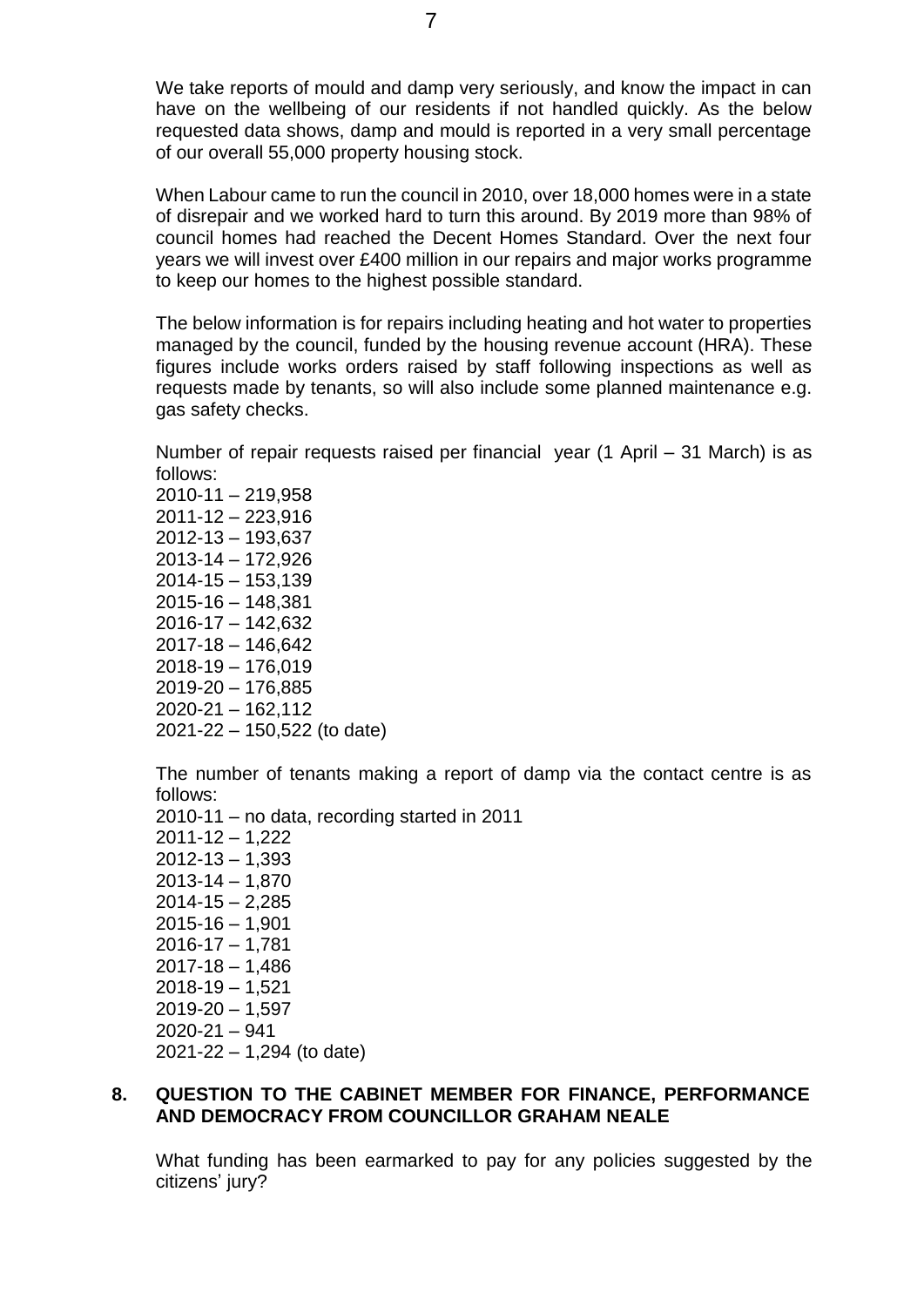# **RESPONSE**

The council is expecting to receive the final report from the citizens' jury in early March. When we receive the report, we will consider all the recommendations and respond fully and consider how we would implement them. The recommendations will inform the refreshed climate action plan and strategy this summer.

There are a range of funding sources which the council can look to use to implement the citizens' jury recommendations, including a climate change reserve fund, the Green Buildings Fund and the £25m capital fund, around half of which is available to enable us to allocate funding quickly if required.

It is important to note that we will not meet our target of net zero by relying solely on council resources. The cost to the borough is around £3.92bn. While we will use our resources as effectively as we can to have the highest impact, tackling the climate emergency requires national action and the government needs to do more to fund the change that is required. We need to look for funding from private sources to reach our net zero target.